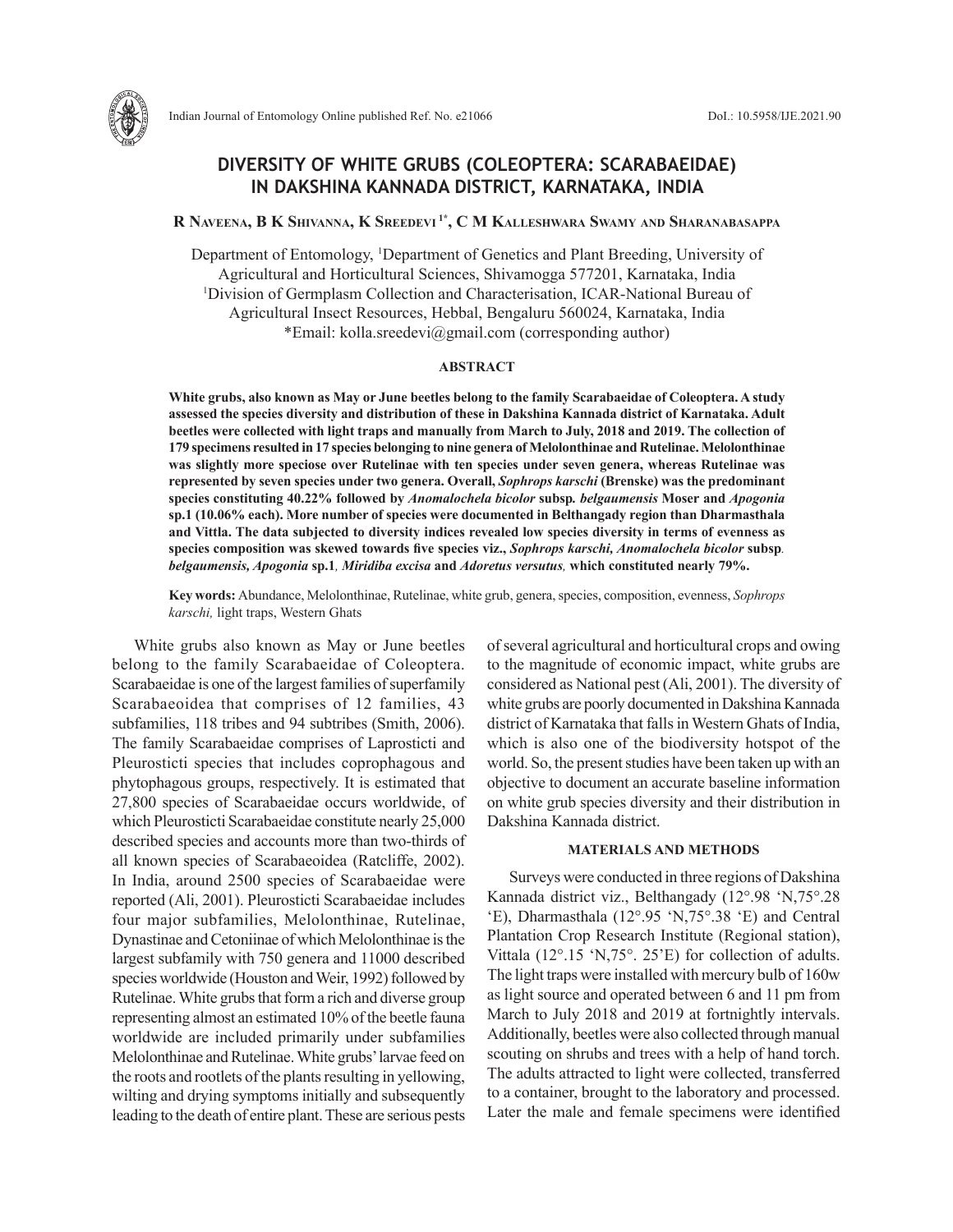based on the shape of the hind tibial spurs and the abdomen structure and separated. The genitalia extracted from the male specimens were glued on a point and pinned along with the adults. Each specimen was then identified with available literature such as the Fauna of British India volumes on scarabs (Arrow, 1910; 1917) for Rutelinae and Dynastinae and Khan (1975), Khan and Ghai (1982) and Ahrens and Fabrizi (2016) literature for Melolonthinae. Information from web sources was also used (University of Nebraska- http://museum.unl. edu). Voucher specimens were deposited at the National insect museum of ICAR-NBAIR, Bengaluru. The species diversity was calculated using various diversity indices *viz.,* Shannon's diversity index (H), Simpson's diversity index (D), Evenness (E), Margalef's diversity index (Dmg), and Menhinick's index (Dmn).

## **RESULTS AND DISCUSSION**

The collection of 179 beetle specimens resulted in 17 species belonging to nine genera of Melolonthinae and Rutelinae from surveyed areas of Dakshina Kannada (Figs. 1-17) Melolonthinae was slightly speciose over Rutelinae with ten species under seven genera, whereas Rutelinae was represented by seven species under two genera. The predominant species was *Sophrops karschi*  (Brenske) (40.22%) followed by *Anomalochela bicolor*  subsp*. belgaumensis* Moser and *Apogonia* sp.1 (10.06% each), *Miridiba excisa* Moser (9.50%) and *Adoretus versutus* Harold (8.94%), which together constituted 78.78% of the total population (Fig 1). *Miridiba excisa*  of Melolonthinae was predominant (26.67%) during

2018 but there was no sufficient catch during 2019. The predominant were of *Anomala* represented by four species followed by *Adoretus* and *Holotrichia-* three species each (Table 1). Of the total 17 species, 13 species representing nine genera are from Belthangady. The other two locations, Dharmasthala and Vittla were represented by five and eight species under four and five genera, respectively. The spatial distribution-wise *Anomala communis* Burmeister, *S. karschi* and *Apogonia*  sp.1 of 17 were common to all the three surveyed regions. *Adoretus versutus* was documented only in Vittla while *Adoretus* sp. 1 and *Anomala* sp. 1 were documented in Dharmasthala. *Holotrichia fissa* Brenske and was found predominant in both Belthangady and Vittla. *Anomala elata* F. was documented in Belthangaday and Vittla while *M. excisa, Maladera rufocuprea*  (Blanchard)*, Holotrichia serrata* (Fabricius), *A. bicolour belgaumensis, Leucopholis burmeisteri* (Brenske) were doucumented in Belthangady alone. *Maladera burmeisteri* (Frey) was documented from Belthangady and Vittla regions and was in considerable numbers. The predominant species was found to be *A. bicolor* subsp. *belgaumensis* followed by *M. excisa* in Belthangady while *Adoretus* spp. was predominant in Dhramasthala. *Adoretus versutus* Harold and *Holotrichia fissa* Brenske were predominant in Vittla (Table 2).

Species diversity in terms of richness, evenness and abundance was calculated and compared using Shannon-Wiener index, Simpson dominance index, Margalef's diversity index, Menhinick's index and evenness.

| Sl. No. | Name of the species             |          | 2018              |                | 2019              |                | Pooled            |
|---------|---------------------------------|----------|-------------------|----------------|-------------------|----------------|-------------------|
|         |                                 | Total    | Relative          | Total          | Relative          | Pooled         | Relative          |
|         |                                 |          | abundance $(\% )$ |                | abundance $(\% )$ | total          | abundance $(\% )$ |
|         | Adoretus versutus Harold        | $\Omega$ | 0.00              | 16             | 13.45             | 16             | 8.94              |
| 2.      | <i>Adoretus</i> sp.1            |          | 1.67              | $\Omega$       | 0.00              |                | 0.56              |
| 3.      | Adoretus sp.2                   |          | 0.00              |                | 0.84              |                | 0.56              |
| 4.      | Anomala communis Burmeister     |          | 6.67              | 9              | 7.56              | 13             | 7.26              |
| 5.      | Anomala elata F.                |          | 1.67              | 2              | 1.68              | 3              | 1.68              |
| 6.      | Anomala sp.1                    |          | 1.67              | 3              | 2.52              | 4              | 2.23              |
| 7.      | Anomala sp.2                    |          | 1.67              | $\Omega$       | 0.00              |                | 0.56              |
| 8.      | Anomalochela bicolor subsp.     |          | 8.33              | 13             | 10.92             | 18             | 10.06             |
|         | belgaumensis Moser              |          |                   |                |                   |                |                   |
| 9.      | Apogonia sp.1                   | 6        | 10.00             | 12             | 10.08             | 18             | 10.06             |
| 10.     | Holotrichia fissa Brenske       |          | 3.33              | $\overline{c}$ | 1.68              | 4              | 2.23              |
| 11.     | Holotrichia serrata (F.)        |          | 1.67              | $\Omega$       | 0.00              |                | 0.56              |
| 12.     | Holotrichia sp.1                |          | 0.00              |                | 0.84              |                | 0.56              |
| 13.     | Leucopholis burmeisteri Brenske | 0        | 0.00              |                | 0.84              |                | 0.56              |
| 14.     | Maladera burmeisteri (Frey)     | 2        | 3.33              |                | 3.36              | 6              | 3.35              |
| 15.     | Maladera rufocuprea (Blanchard) |          | 0                 |                | 1.68              | $\overline{c}$ | 1.12              |
| 16.     | Miridiba excisa Moser           | 16       | 26.67             |                | 0.84              | 17             | 9.50              |
| 17.     | Sophrops karschi (Brenske)      | 20       | 33.33             | 52             | 43.70             | 72             | 40.22             |
|         | Total                           | 60       |                   | 119            |                   | 179            |                   |

Table 1. Species composition of white grubs in Dakshina Kannada district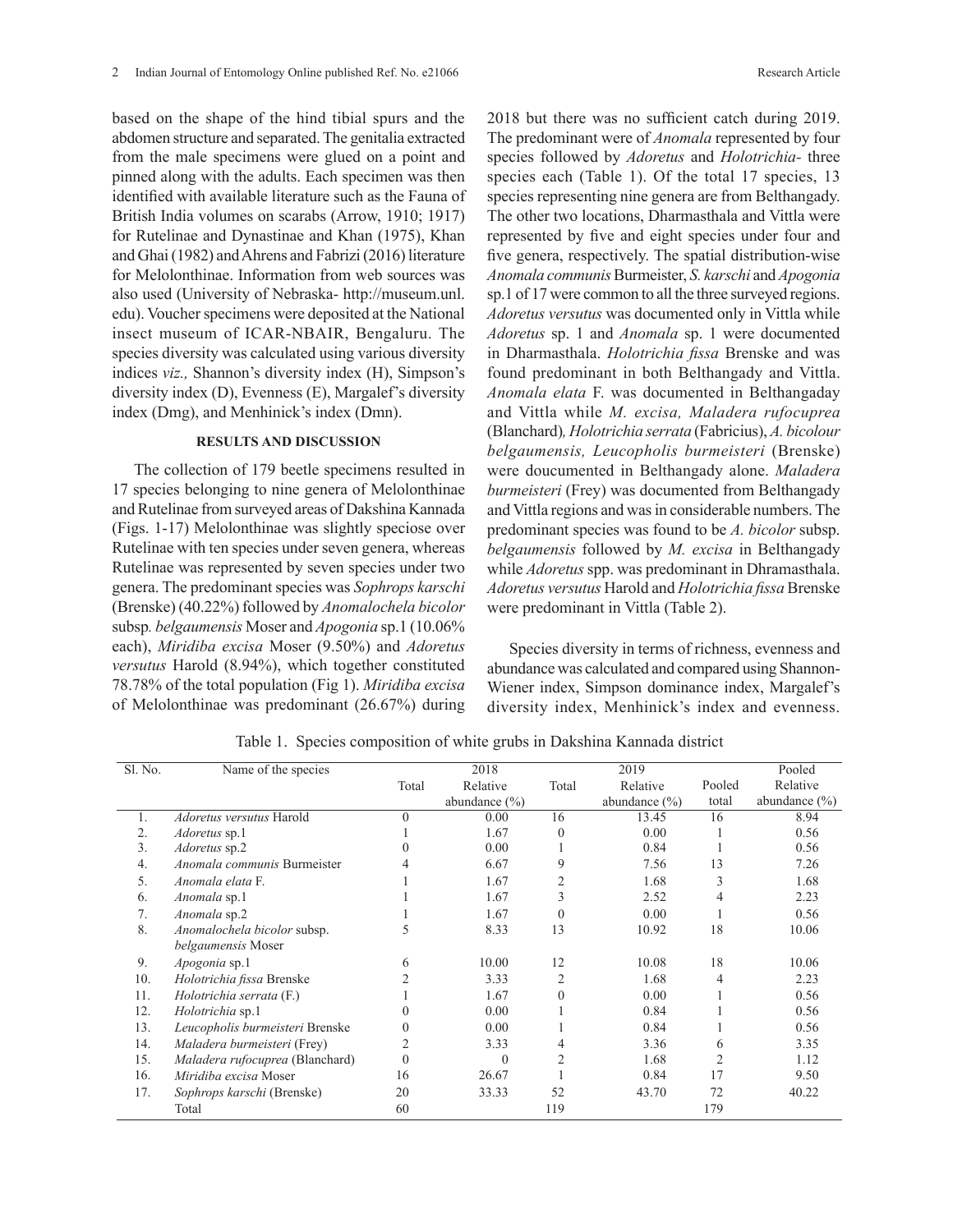Diversity of white grubs (Coleoptera: Scarabaeidae) in Dakshina Kannada District, Karnataka 3 R Naveena et al.



Figs. 1-17. White grub species documented in Dakshina Kannada district, Karnataka